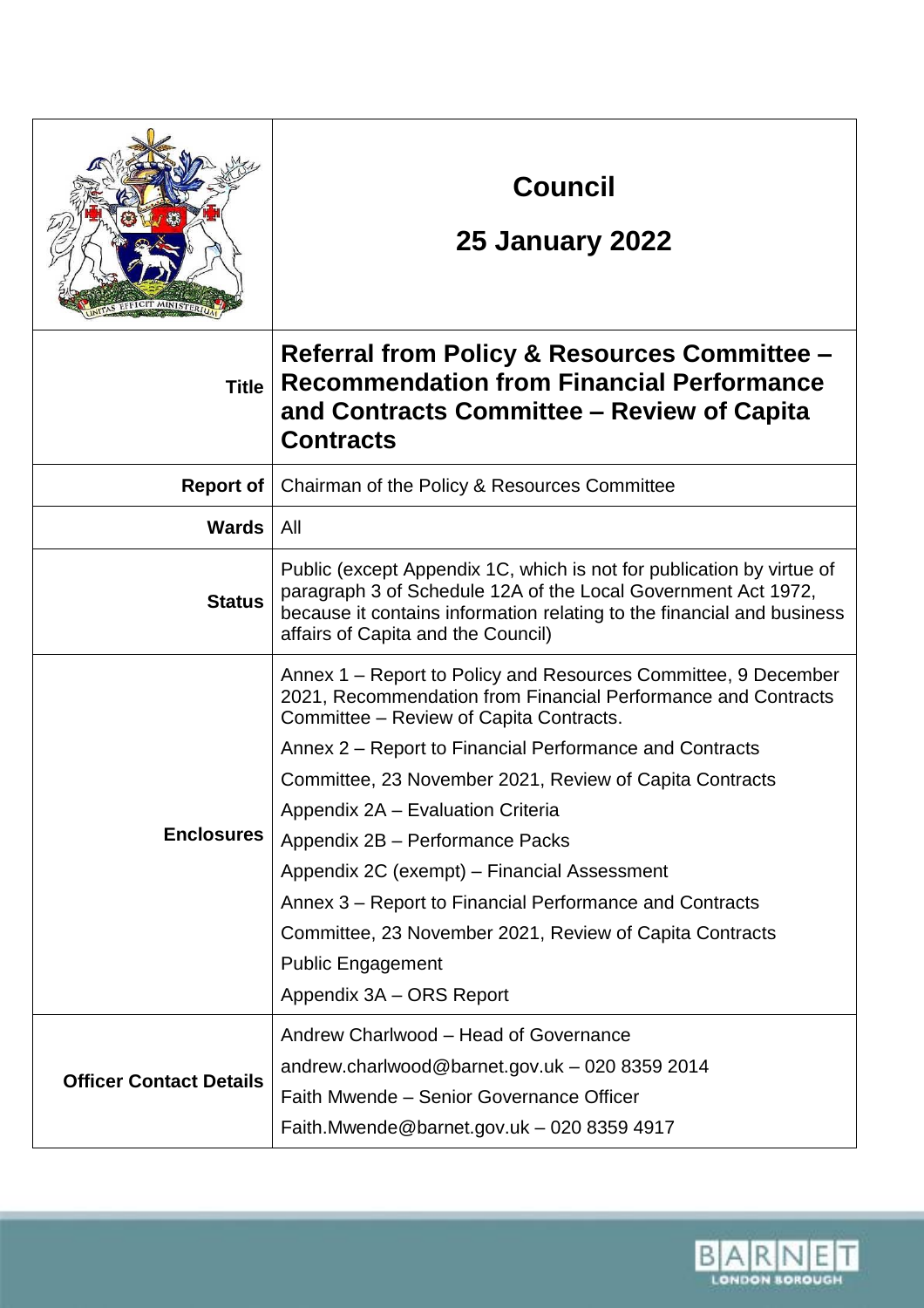# **Summary**

At Policy & Resources Committee on the 9 December, the Committee considered a report on the Recommendation from Financial Performance and Contracts Committee – Review of Capita Contracts. Following consideration of the report, the Committee resolved to refer the report to Full Council.

## **Officers Recommendations**

- **1. That Council:**
	- **a) does not seek to extend those elements of the RE and CSG contracts that relate to the Procurement service, Regulatory Services (Trading Standards, Licensing, Environmental Health), the regeneration service and highways;**
	- **b) upon expiry of those elements of the contract, these services be returned to the Council;**
	- **c) the future strategy for the Highways service should be the subject of a separate report to the Environment Committee;**
	- **d) the Recruitment service be returned to the Council in February 2022; and**
	- **e) the Chief Executive be authorised to take the necessary action relating to any transfers, upon expiry of the contracts or sooner if deemed necessary, or actions associated with the services, subject to the conclusion of the necessary due diligence.**
- **2. That Council notes the direction of travel for each service that was agreed previously as set out in section 1.8 of the report (Annex 2) including the services listed for further review, with short extension: Accounts Payable/Integra, HR/Core HR\*, Estates\* (\*with some element of the service potentially returning to the Council upon expiry of the contract) and Cemetery and Crematorium**
- **3. That Council notes the content of the Review of Capita Contracts Public Engagement report (Annex 3) and ORS Report (Appendix 3A).**
- **4. That Council notes that the Policy and Resources Committee will consider any extension requirements that are required in respect of the Review of Integra and Core HR systems and supports that Review.**

#### **1. WHY THIS REPORT IS NEEDED**

1.1 At its meeting on the 9 December 2021, the Policy & Resources Committee agreed that the Recommendation from Financial Performance and Contracts Committee – Review of Capita Contracts should be referred to Full Council.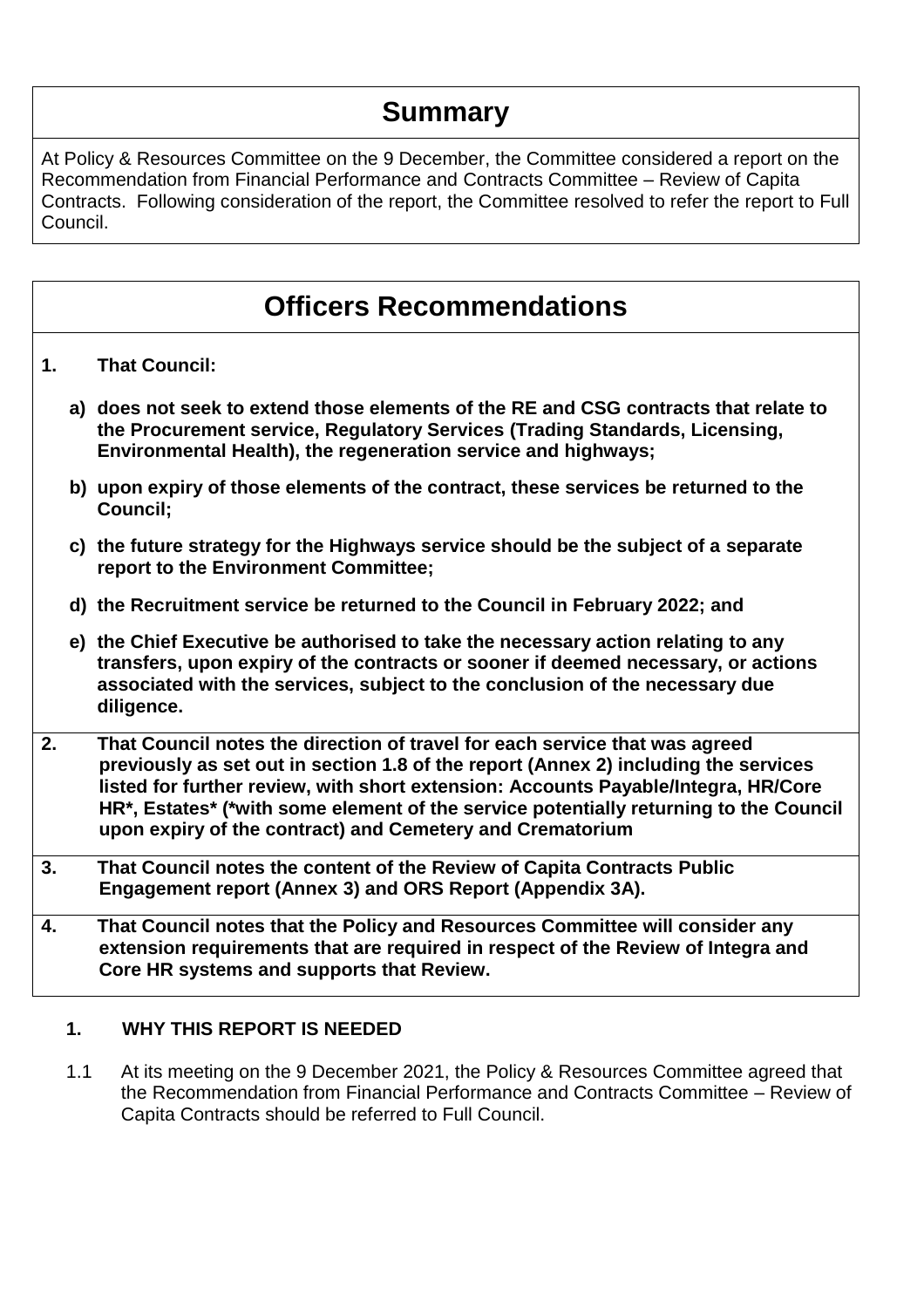## **2. REASONS FOR RECOMMENDATIONS**

- 2.1 As set out in the report attached at Annex 1.
- 2.2 In addition, since the Policy and Resources Committee meeting took place, it has been identified that there may be a need to confirm the extension of some elements of the service outside of the broader Review process. This has arisen through the review of the council's core systems strategy, where there may be a need to confirm extension of the contracts as they relate to the provision of the Core HR and Integra systems for one year, to allow the necessary time for the procurement of replacement systems. A report on the Review of Integra and Core HR will be considered by the Policy and Resources Committee on 9th February 2022.
- 2.3 Furthermore, it should be noted that the intention is that, where the return of services is recommended in this report, this will be upon expiry of the contracts in 2023. However, it is considered that circumstances may arise where it would be appropriate to return some elements of these services ahead of the expiry date, to aid the overall transition process. This would need to be carried out with the agreement of Capita and would only be carried out where the benefits of early return clearly outweigh the disruption and resource implications of amending the current contract.

## **3. ALTERNATIVE OPTIONS CONSIDERED AND NOT RECOMMENDED**

3.1 As set out in the report at Annex 1.

#### **4. POST DECISION IMPLEMENTATION**

- 4.1 As set out in the report attached at Annex 1.
- **5. IMPLICATIONS OF DECISION**
- 5.1 **Corporate Priorities and Performance**
- 5.1.1 As set out in the report attached at Annex 1.
- 5.2 **Resources (Finance & Value for Money, Procurement, Staffing, IT, Property, Sustainability)**
- 5.2.1 As set out in the report attached at Annex 1
- 5.3 **Social Value**
- 5.3.1 As set out in the report attached at Annex 1
- 5.4 **Legal and Constitutional References**
- 5.4.1 As set out in the report attached at Annex 1
- 5.4.2 Article 4 of the Council's Constitution sets out the role and function of Full Council which includes the following responsibilities: